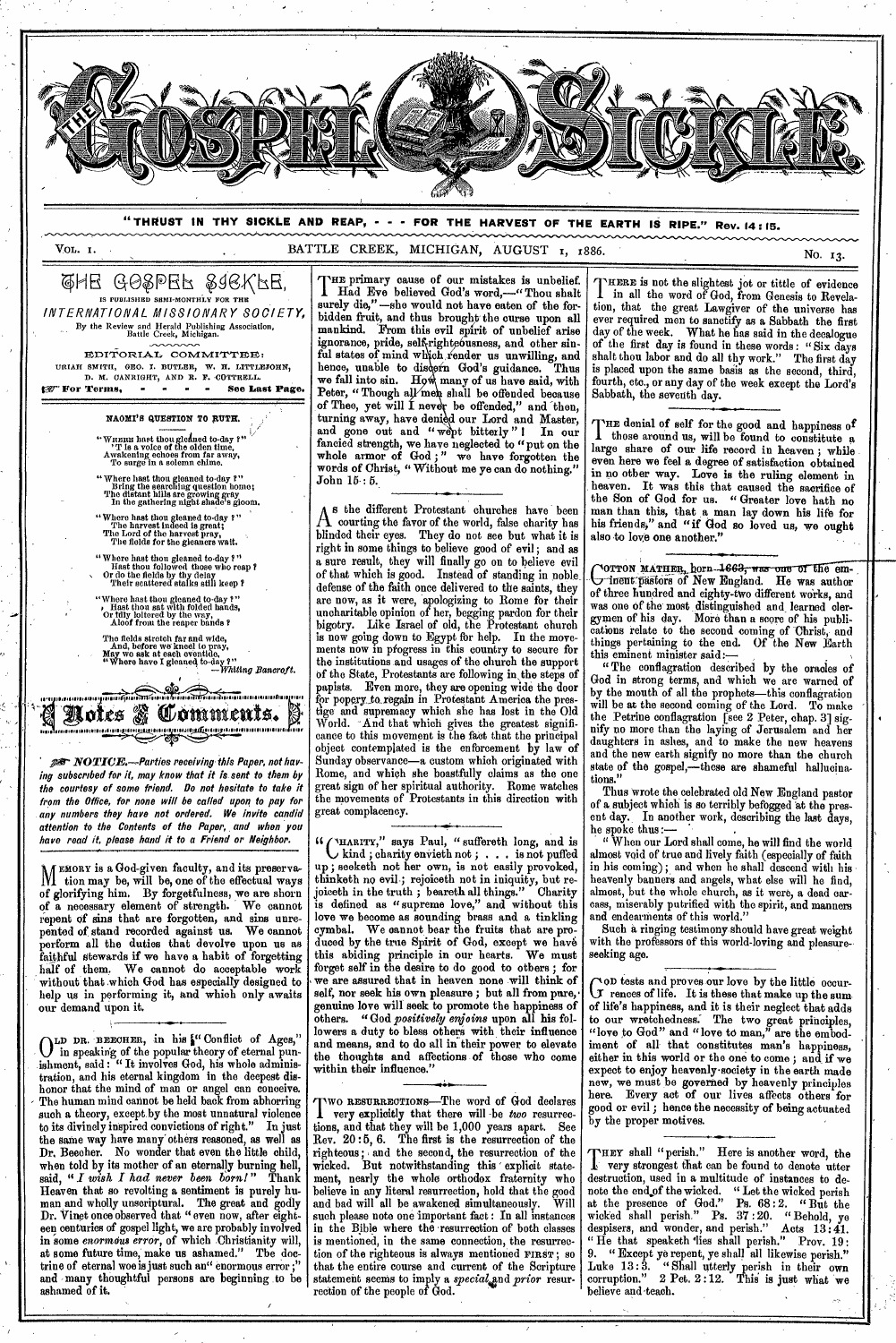# 98 THE GOSPEL SIGKLE.  $N_{\text{UL 1,--No. 18}}$



# THE NEW COVENANT. HOW THE GENTILES CAME IN.

### ST D. M. OANRIGHT.

As we have seen, the seventh-day Sabbath was not only kept by Christ, but it was taught by him ; hence, whoever accepts the new covenant taught by Christ, accepts the seventh-day-Sabbath and the After the death of Christ, the twelve apostles confined their labors wholly to the Jews for almost three years and a half, or to the end of the one week. This brought them down to A. D. 34, to the end of the seventy weeks of Dan. 9. Then the gospel was to go to the Gentiles, and so it did, as we have seen.

Now, how are these Gentiles to come in and partake of the new covenant, which was made solely with the house of Israel and the house of Judah ? The answer is simple : They could come in by renouncing their Gentile habits, putting away their heathen Gods and other sins ; by coming out from the world and accepting Jesus Christ as their Saviour, and the terms of the new covenant which he had enjoined upon Israel.

Take a simple illustration : Here are two fields in which are two flocks of sheep. These fields are separated by a stone wall. In the first field, which we will call No. 1, there is plenty of good pasture, excellent shade, vicar water, and everything the sheep can desire. We will let that pasture represent the Jews and the spiritual blessings which they enjoyed; for they had everything. Paul enumerates the blessings of this people in the following words : " Who are Israelites ; to whom pertaineth the adoption, and the glory, and the covenants, and the giving of the law, and the service of God, and the promises; whose are the fathers, and of whom as concerning the flesh Christ came, who is over all, God blessed forever. Amen." Rom. 9:4, 5.

Notice the spiritual blessings which he here enumerates. He says that they were " Israelites ; " to them belonged " the adoption," and " the glory," and "the covenants" (notice, not "the covenant," but both "the covenants "—the old and •the new), "the giving of the law," and " the service of God," and "the promises." All the promises were made to Israel. Christ belonged to them, God belonged to them, and, in fact, everything belonged to them. So true is this that Jesus said "Salvation is of the Jews." John 4 :22. Thus we find the' first flock of sheep in the excellent pasture. Now, in the other pasture there is almost nothing at all,—no shade, no water, no shelter,—and the poor sheep are nearly starved to death. This represents the Gentiles. Paul describes them thus : "Wherefore remember, that ye, being in times past Gentiles in the flesh, who are called Uncircumcision by that which is called the Circumcision in the flesh made by hands; that at that time ye were without Christ, being aliens from the commonwealth of Israel, and strangers from the dovenants of promise, having no hope, and without God in the world." Eph. 2:11, 12.

Thus the Gentiles were without Christ, without God, and without hope, without the promises, and without the covenants, strangers from God's people, —a sad condition indeed, but just the condition in which the Gentile world have placed themselves long before, by rejecting 'God and the law. Paul next proceeds to tell us how these Gentiles were to come in and be benefited by the new covenant in Jesus Christ. Thus he says: "But now in Christ Jesus ye who sometimes were far off are made nigh by the blood of Christ. For he is our peace who hath made both one, and hath broken down the middle wall of partition between us ; having abolished in his flesh the enmity, even the law of commandments contained in ordinances; for to make in himself of<br>twain one new man, so making peace." Eph. 2: twain one new man, so making peace. 13-15.

The apostle here says that the middle wall of partition is broken down, so that the Gentiles could come in and be of the same bedy as the Jews. In the illustration, suppose we break down the stone wall between those two flocks of sheep. Will the sheep of the good pasture go into the other and starve to death ?—No, but there would' be a rush for the good pasture instead; and that is just what did

occur in fact. The Gentiles came in and 'partook of the blessings which God had given to the Jews. which God had given to the Jews. They accepted the God of the Jews, the Scriptures of the Jews, the Jewish Saviour, the covenant made with the Jews, and the gospel given to the Jews; in fact everything they received when they accepted Christ was Jewish. Paul expressly declares that the Gentiles received their spiritual blessings from the Jews : " For if the Gentiles have been made partakers of their spiritual things, their duty is also to minister unto them in carnal things."

But, *says* one, the sheep in that good pasture *might*  come in to the other pasture if the partition was broken down. Let us see what they will find if they go there. In leaving the Jewish pasture they will have to leave God, and- Christ, the Bible, the Sabbath, the new covenant,—they will be without God and without hope, without the promises, and strangers to the new covenant. This would be a poor bargain. But in order that the Gentiles may come in and be benefited by the gospel, they must accept everything which God gave unto the Jews,-the Jewish God, Saviour, Scriptures, hope, gospel, covenant, law, etc.

Talk about a covenant made with the Gentiles; talk about a Sabbath for the Gentiles; talk about a new law for the Gentiles I neither Jesus nor his apostles ever mentioned such a thing.

Paul takes an olive tree to illustrate the relation which Gentile Christians sustain to Israel. *(See*  Rom. 11 :17-24.) The olive tree represents Israel. Some branches were broken off. These were the unbelieving Jews who rejected Christ and the new covenant. Some branches from a wild olive were grafted into- the old tame olive tree, to fill up the places of the rejected branches, and thus keep the original tree perfect and still growing. These wild olive branches represent the Gentile Christians who accept Jesus and the new covenant. Thus they are no longer Gentiles but have become "Israelites indeed," "Jews inwardly," " Abraham's seed and heirs according to the promise." Thus the converted Gentiles become a part of true Israel, and accept whatever is in the new covenant which God made " with the house of Israel and with the house of Judah." Heb. 8 : 8.

### THOUGHTS ON THE LAW AND SABBATH.

#### BY D. T. BOURDEAU.

#### "The law is made for the profane." 1 Tim. 1 : 9.

THIS is what the great apostle taught Timothy. In the previous verse he says, "We' know that the law is good." He is speaking of the law of ten com-He is speaking of the law of ten commandments as a condemning rule, as the means of reproving men of sin. Among the lawless characters that the law, as such, is made for, he mentions the profane. But who are profane persons?—Those who profane or treat with irreverence sacred things, among which is the holy Sabbath. Therefore; the sin of Sabbathbreaking is clearly condemned by this passage, unless it can be shown that God has removed his sanctification 'from it. This *he has never done.* The text before us should silence those who with an air of triumph ask why the sin of Sabbath-breaking is not condemned in the New Testament. Besides this, the law of ten commandments, which is acknowledged and enforced in the New Testament (Matt.  $5:17-\tilde{1}9$ 19 :17, etc.), as strongly condemns this sin as it did when Jehovah proclaimed it with a voice that shook the earth; and the example of Christ and the primitive church in keeping the Sabbath is no slight reproof for those who presumptuously profane God's holy day. Luke 4 :16; 23 :66.

The original word  $\beta \epsilon \beta \eta \lambda_o \epsilon$ , from which the word profane in this text is translated, is derived from  $\beta_{\eta\lambda\delta\varsigma}$ , which signifies a threshold. As a threshold is open and accessible to all, and is polluted by being passed over, so the Sabbath is made common and trodden under foot by those who profane it. How proper, then, it is for the prophet Isaiah, while setting forth the necessity of a Sabbath reform, to encourage the people to take away their foot from the Sabbath, from doing their pleasure on God's holy day. Isa.  $58:12,\,13.$ 

### AN IMPORTANT CONSIDERATION.

When Christ institutes a new ordinance, as, for instance, the ordinance of baptism; or that of the Lord's supper, he is careful to give instructions that are so clear that all can understand them, and to leave us<br>his example to give force to his teachings. And the his example to give force to his teachings. apostles in teaching and practicing the ordinances of the Saviour refer to what he did and said, Christ was baptized in Jordan, and taught his disciples to baptize, and at his ascension he commanded to baptize

as well as to teach. After that, the apostles practiced baptism, and explained its nature and object, referring to the resurrection of Christ. The Lord's supper was instituted on the memorable night on which Christ was betrayed, and that same night Christ partook of this ordinance with his disciples. And hen Paul writes to the church of Corinth on this ordinance, he thus refers back to Christ as authority : " I have received of the Lord that which also I delivered unto you. That the Lord Jesus, the same night in which he was betrayed took bread." And he continues, repeating the words the Saviour used in instituting this ordinance. Read 1 Cor. 11 ; Matt.  $26:3$ ;  $28$ ; Rom: 6.

Now where do we find so clear instructions from Christ concerning the first day? We do not find in the history of his life that he ever took the first day upon his lips. Where is the example of Christ in faupon his lips. Where is the example of Unrist in ra-<br>vor of the first day as a new Sabbath? And where is the passage in which the apostles refer to Christ as authority for the establishment of a new Sabbath, or for a change of the Sabbath from the seventh to the first day?

### THE ROYAL LAW OF LIBERTY.

James  $2:8-12:$  "If ye fulfill the royal law according to the scripture, Thou shalt love thy neighbor as thyself; ye do well. But if ye have respect to persons, ye commit sin, and are convinced of the law as transgressors. For whosoever shall keep the whole law, and yet offend in one point, he is guilty of all. For he that said, Do not commit adultery, said also, Do not kill. Now if thou commit no adultery, yet if thou kill, thou' art become a transgressor of the law. So speak, ye, and so do, as they that shall be judged by the law of liberty."

Those who fulfill the law in question " do well," and are approved of God. This law proceeds from a high authority. It is the royal (kingly) law, the law of the great King. It is not the scripture, " Thou shalt love thy neighbor as thyself;" but is according to that scripture (French trans.); and this is true of the law of ten commandments, the hist six precepts of which are based on equal love to our neighbor. And two of these commandments are thus quoted in this passage : " For he that said [or that law that said, margin], Do not commit adultery, said also, Do not kill." And he who said these things and also not kill." And he who said these things, said also in the same law, "Remember the Sabbath day to keep it holy. . The seventh day is the Sabbath of the  $\,$ Lord thy God; in it thou shalt not do any work." " For whosoever shall keep the whole law," *says* the apostle, " and yet offend in one point, he is guilty of all." Not that he has violated every precept of that law ; but he has sinned against the authority that gave the law ; he is a transgressor.

This is in harmony with the declaration of Christ that not one jot or tittle shall pass from the law. And we will here apply the reasoning of James to the Sabbath : " Now if thou commit no adultery, yet if thou violate the Sabbath, thou art become a transgressor of the law." Finally, the apostle exhorts his readers to so speak and so do as they that shall be judged by this law, which is the law of liberty because those who keep it are not under the bondage of condemnation.

### SOME OF THE SAYINGS OF FIRST-DAY ADVOCATES EXAMINED.

#### BY W. R. PATTERSON.

IN the GOSPEL SICKLE of April 15, the writer noticed some of the positions taken on the question of the Sabbath, in a sermon by Rev. I.  $\mathbf L$ . Carter, of the M. E. Church South. He had no idea then of anything like a review of the whole discourse,—intending to notice only a few of its strongest points, —but inasmuch as the writer will soon be expelled from the church above referred to, on charge of "heresy," or " Sabbath desecration," and as I suppose the arguments herein reviewed will constitute the evidence by which the charge will be vindicated, I have thought best to examine in the light of Scripture and reason the following statements from Mr. C's. discourse :

" *The Sabbath was first designed to commemorate creation, but Moses taught Israel that they were not keeping it for that purpose."* He referred to Deut. 5 :15. Sometimes, in our zeal' to beat down some doctrine which is not in harmony with our practice, we are tempted 'to take almost any position, or jump at almost any conclusion which seems to answer our purpose. The position taken in the foregoing statement is no exception to the rule. But does not Mr. C. believe that the law, or precept, which enforced the Sabbath that Israel was under, is still in force, still binding ?- Most assuredly. If the only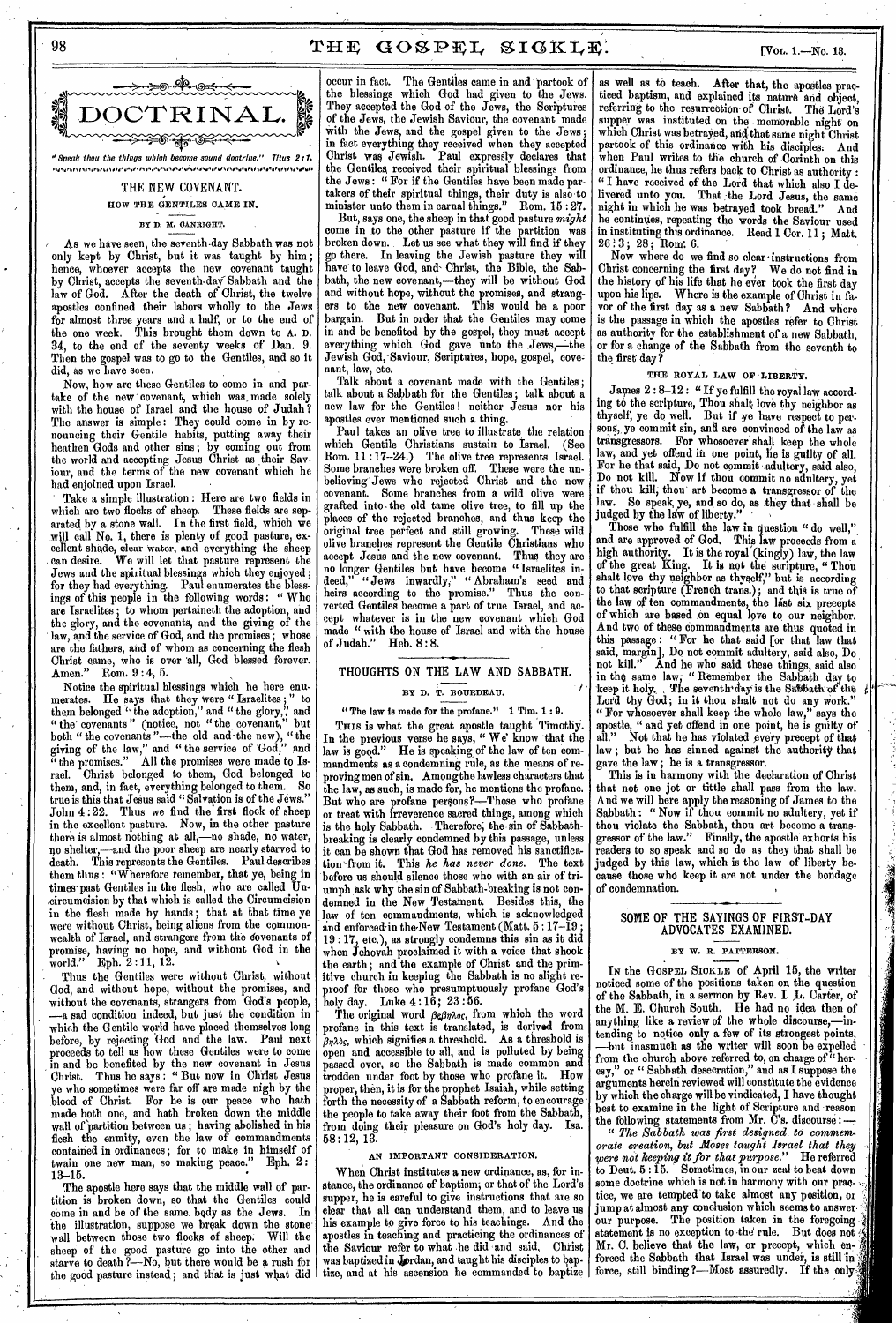signifioanee of the Sabbath to Israel was their deliverance from Egyptian bondage, the world would be without a Sabbath to-day ; for the Church to-day could not keep the Sabbath if it had no other significance. In other words, what propriety would there be in the Church of Christ's keeping a Sabbath because the Jewish nation was delivered from bondage *on* that If the reader will turn to Lev.  $19:35-37$ , he will'find the same reason given by Inspiration for observing all of God's " statutes " and all his "judgments," which is given in Deut. 5:15 for observing the Sabbath. But would anybody claim that because God said that the delivering of Israel from Egyptian bondage constituted a reason why they should " do no unrighteousness," should " have just weights," etc., and keep all his "statutes and judgments," that therefore the Church under the Christian dispensation was under no obligations to do the things here commanded<sup>-?</sup> and why not ?

I cannot do better, perhaps, before I leave this part Of the subject, than to give a short quotation from " Andrews' History of the Sabbath," commencing on page 76. He says: "It is a singular fact that those who write against the Sabbath, uniformly quote this scripture as the original fourth commandment, while the original precept is carefully left qut; yet there is the strongest evidence that this is not the original precept, for Moses rehearses these words at the end of the forty years' sojourn, whereas the original commandment was given in the third month after the departure from Egypt. (Compare Ex. 19 : 20 with Deut. 1.) The command itself, as here given, con-Deut. 1.) The command itself, as here given, contains direct proof on the point. Thus it reads ' Keep, the Sabbath day to Sanctify it, as the Lord thy God *hath commanded thee,'* thus citing elsewhere for the original statute.' " Again he *says :*  "These words [referring to Deut. 5 : 15] are often cited as proof that the Sabbath 'originated with the departure of Israel from Egypt, and that it was ordained at that time as a memorial of their deliverance from thence. But it will be observed, 1. That this text says not one word respecting the origin of the Sabbath or rest day of the Lord. 2. That the facts on this point are all given in the original fourth commandment, and are there referred to creation. 3. That there is no reason to believe that God rested on the seventh day at the time of this flight. from Egypt; nor did he then bless and hallow the day. *A. That the Sabbath has nothing in it of a kind to*. commemorate the deliverance from.Egypt, as that was a flight and this is a rest; and that flight was upon the fifteenth day of the first month, and this rest upon the seventh day of each week. Thus one would occur annually; the other, weekly. 5. But God did ordain a fitting memorial of that deliverance to be observed by the Hebrews; the passover, on the fifteenth day of. the first month, in memory of God's passing over them when he smote the first-born df Egypt, and the feast of unleavened bread in memory of their flight from Egypt." See Ex. 12 :13.

ć.

Again Mr. C. says : " *No one can tell whether the day Israel kept was the seventh day of the week, or original creation Sabbath, or not."* These words contain the acknowledgment that " the original creation Sabbath " was the " seventh day of the week ;" and how such an acknowledgment' can be 'harmonized with his position, " that the Sabbath means only the seventh part of time,' is for him to say. But let us see whether the statement, that no one can tell whether the day Israel kept was the same that Jehovah rested upon and set apart at the end of creation week, is true or not. " And God blessed the ' seventh day and sanctified it ; because that in it he had rested from all his work which God created and<br>made." Gen. 2:3. Here we find the origin of one made." Gen. 2:3. Here we find the origin of *one* Sabbath. There are several things which mark it as There are several things which mark it as  $\alpha$ , particular day : 1. God rested upon it ; therefore Is his *rest day,* or Sabbath. 2. It was the *sevth* day ; and let it be remembered that *seventh day* 

6 scriptural name of Sabbath, or last day of the ithe name we apply to it—" Saturday "---belt\* Many of the doctrines and customs of the Atilkige, derived from paganism. 3. God blessed tive of the day following the sixth day following the sixth day of creation week. Let us now apply these tests to the Sabbath given to Israel at Sinai. "Re-.nAilfiikl\*Sabbath day to keep it holy. Six days .<sup>2</sup> shalt thou is and do all thy work, but the *sev-*<br>*enth ddy* is the Sabbath [rest] of the Lord thy God; In it thoughist; not do any work; . . for in six days<br>the Lord made heaven and earth, . . and rested the the Liord made heaven and earth, . . and rested the seventh day: wherefore the Lord blessed the Sabbath day, and hallowed it." Ex. 20 : 8-11. 1. God speaks of this day as "the Sabbath [rest] of the Lord thy God." Could he, with any propriety, call any of the six working days his Sabbath (rest) day ? 2. And

in this law to Israel (Ex. 20 :8-11) *the'sevehth* day is the Sabbath. 3. The day Israel was commanded to observe is a day which God had blessed and hallowed. Ex. 20:8-11. 4. The Sabbath given to Israel refers to creation, to the day on which god rested, for its origin. Thus : " For in, six days the Lord made heaven and earth, . . and rested the sev-<br>enth day." So we see these two days agree most So we, see these *two* days agree most perfectly, and we now feel satisfied to dismiss this objection, though other scripture and reason might be adduced to show its incorrectness.

Again : *"It could not be that they could keep the seventh day from creation; it is impossible to know if they TS. D. Adventists] are keeping the Sabbath exactly the day on which creation was completed; no man can prove it."* Really, it seems to us that the *proof* should be demanded by "the other side." The brother gets the Sabbath lost in Egyptian bondage, in the Babylonian captivity, etc.; but in our former article, we found it not only this side of both of these, but this side of the cross—I believe I might say in the Christian dispensation. In Luke 23 : 56 we are told by inspiration that the day before the resurrection was "the *Sabbath day according to the commandment."* I repeat, It is not necessary for us to prove' the *exactness* of the day (though we do it) until some proof is adduced to support the bold postulate that *"time has been lost,"* and so changed, etc., that no one can *now "* tell on what day the Sabbath comes."

Those who are really troubled about this lost time question, are referred to a pamphlet published at the office of the *Review and Herald,* Battle Creek, Mich., entitled, " The Lost Time Question." Price, three cents,

"Impossible to know" I Indeed! If the Sabbath has been "lost" at all, the loss has occurred since the Saviour was personally upon earth. He certainly knew if the people were keeping the wrong day, and if such had been the case, he had the best of opportunities to correct the mistake; for he often referred to the Sabbath in his teaching. He 'taught that he was "Lord of the Sabbath" (Mark  $2:28$ ); that it was " Loru of the Sabbath day," and many other things in regard to it, but never once said anything about their not observing the right day.

It would seem, upon serious reflection, that those observing the day commanded of God, would "stand about as good chance" to " know" something about' the seventh day, or Sabbath of the Bible, as modern Sunday advocates of their day. But, oh, no; "lost time" of course has not affected in the least the time " of course has not affected in the least the " venerable day of the sun."

Referring to the meeting in John 20 :19, as a proof text that the first day of the week is the " Christian Sabbath," Mr. C. asserted the following : " *The apostles understood this change of the Sabbath very well. The Saviour told them all about it before his crucifixion."* I hardly know what reply to make to the above postulate; in fact I do not know that it is best to reply to such assertions. I respectfully reis best to reply to such assertions. fer Mr. C., and those like him, to Dent. 29 :29, which reads : " The secret things belong unto the Lord our God ; but those things which are revealed belong unto us and to our children forever, that we may do all the words of this law." If the Lord did indeed instruct' the apostles in reference to the change of the Sabbath from the seventh to the first day of the week, they have certainly kept the secret well. It never became a subject of revelation. Will Mr. C. please tell us how he learned that wonderful fact? Shame on a doctrine that has to rest on such barefaced assertions.

#### NEW HEAVEN AND NEW EARTH,

#### BY ETHAN LANPHEAR.

To what use is the new earth to be put, if the saints are forever to dwell in the heavens above. as most orthodox ministers preach at the present day I If this is so, some of the writers of the gospel have made egregious blunders. Let us turn to  $2$  Pet.  $3:5, 6$ , and see what we find written : " For this they willingly are ignorant of, that by the word of God the heavens were of old, and the earth standing out of the water and in the water : whereby the world that then was, being overflowed<br>with water, perished." Do we believe this ? If so, let us continue : "But the heavens and the, earth, which are now, by the same word are kept in store, reserved unto fire against the day of<br>Judgment and perdition of ungodly men." Verse Judgment and perdition of ungodly men." Verse 7. " Against the day of Judgment and perdition " —at death, or at a future Judgment, which I Listen

to Peter's words again : " But, beloved, be not ignorant of this one thing, that one day is with the Lord as a thousand years, and a thousand years as one day." Verse  $\&$  Was this written by years as one day." Verse 8. Was this written by<br>the inspiration of God, dear orthodox friends ? If so, let us read on : "The Lord is not slack concerning his promise, as some men count slackness but is long-suffering to us-ward, not willing that any should perish, but that all should come to repentance. But the day of the Lord will come as a thief in the night ; in the which the heavens shall pass away with a great noise, and the elements shall melt with fervent heat, the earth also and the works that are therein shall be burned up.' Verses 9, 10. Is this so, Peter ? " By the same word are kept in store," as was the destruction by, the flood. "Seeing then that all these things shall be dissolved, what manner of persons ought ye to be in all holy conversation and godliness, looking for and hasting unto the coming of the day of God, wherein the heavens being on fire shall be dissolved, and the elements shall melt with fervent heat. Nevertheless we, according to his promise, look for new heavens and a new earth, wherein dwelleth righteousness." Verses 11-13.

But the great day of the Lord will come as a thief in the night. The purposes of the Almighty are not to be thwarted by the adversary. God created the earth for the habitation of his children. Eden was perfect in construction ; it shall be perfect when renewed. Man, created in the image of his Maker, was pronounced good. The enemy entered, bringing sin, sorrow, and death ; but Christ came into the world to redeem man from the thralldom of sin and death, and will reign until he puts all his enemies under his feet : " And the Devil that deceived them was cast into the lake of fire and brimstone, where the beast and the false prophet are, and shall be tormented day and night to the ages of ages (Rotherham's translation). " And the sea gave up the dead that were in it, and death and *hades* gave up the dead that were in them ; and judged were they, each one, according to their works. And death and *hades* were hurled into the lake of fire ; this is the second death, the lake of fire. And if any one was not found written in the scroll of life, he was hurled into the lake of fire." Rev.  $20:10, 13-15$ .

'Turn to Malachi 4 : 1-3 : " For, behold, the day cometh, that shall burn as an oven ; and all the  $\mathop{\mathrm{prod}}$  yea, and all that do wickedly, shall be stubble : and the day that cometh shall burn them up, saith the Lord of hosts, that it shall leave them neither root nor branch. But unto you that fear my name shall the Sun of Righteousness arise with healing in his wings ; and ye shall go forth, and grow up as calves of the stall. And ye shall tread down the wicked ; for they shall he ashes under the soles of your feet in the day that I shall do this, saith the Lord of hosts." Turn now to Matt.  $25$ : 31 : " When the Son of man shall come in his glory," etc., the separation takes' place. "Then shall the King say unto them on his right hand, Come, ye blessed of my Father, inherit the kingdom [earth] prepared for you from the foundation of the world." Verse 34. " For evil doers shall be cut off; but those that wait upon the Lord, they shall inherit the earth. For yet a little while and the wicked shall not *be ;* yea, thou shalt diligently consider his place, and it shall not be. -But the meek shall inherit the earth ; and shall delight themselves in the abundance of peace."  $\mathrm{Ps.}$  37 : 9-11. " And they shall build houses, and inhabit them ; and they shall plant vineyards, and eat the fruit of them. They shall not build, and another inhabit ; they shall not plant, and another eat : for as the days of a tree are the days of my people, and mine elect shall<br>long enjoy the work of their hands." Isa. 65: long enjoy the work of their hands." Isa. 65: 21, 22. " And God shall wipe away all tears from their eyes ; and there shall be no more death, neitheir eyes; and there shall be no more death, neither sorrow, nor crying, neither shall there be any more pain ; for the former things are passed away. And he that sat upon the throne said, Behold, I make all things new. And he said unto me, Write; for these words are true and faithful."  $Rev. 21:4, 5.$ 

Is not this enough I Could the meekest saint desire more than thus to be an heir of God and a joint heir with Jesus Christ, and thus inherit the earth renewed, and ever be with the Lord I How appropriate the prayer : " Thy kingdom come. Thy will be done on earth, as it is in heaven," etc., to them that are watching for the coming of the Lord I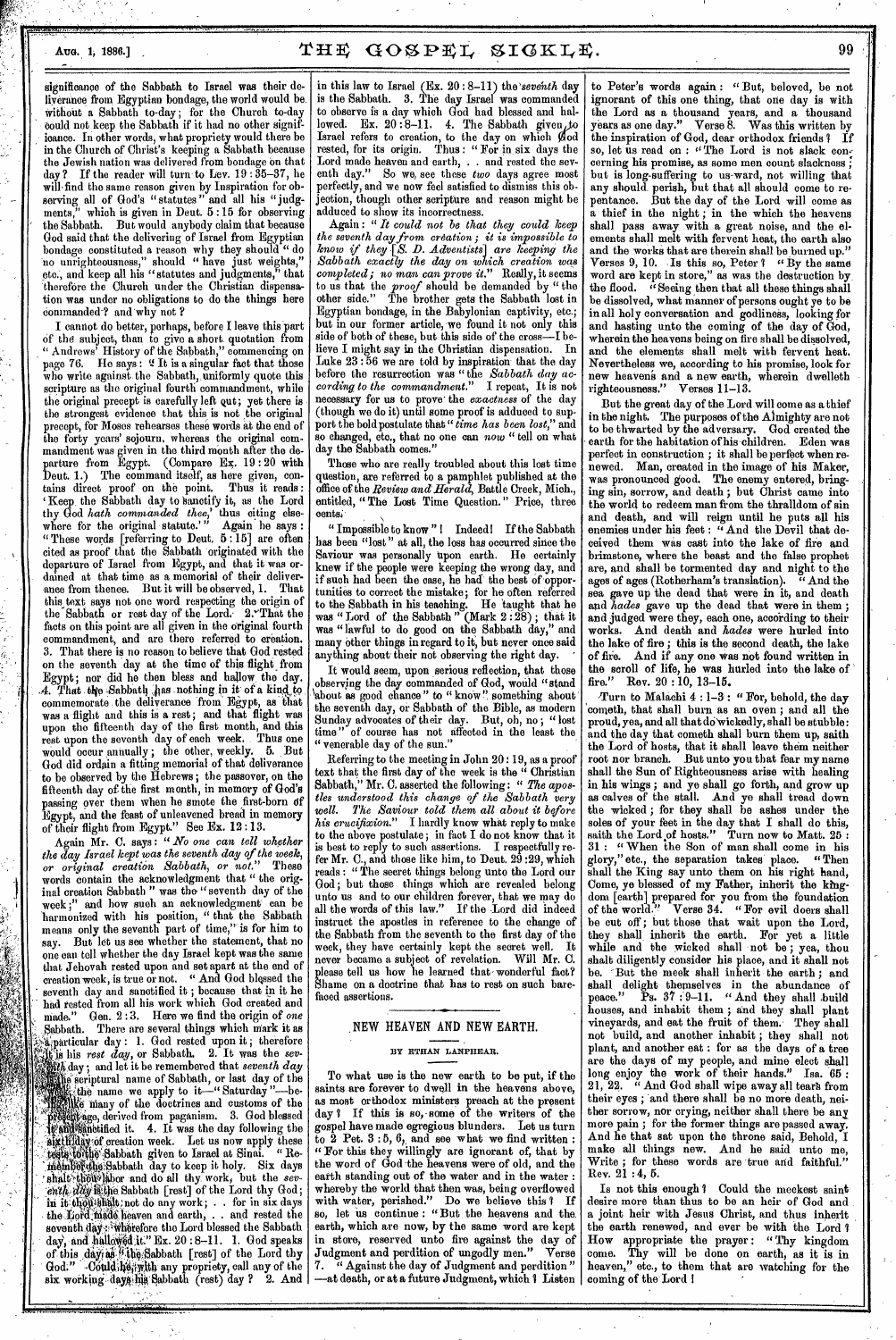# 100  $\text{THE}$   $\text{GOSPEL}$   $\text{SIGKLE}$ .  $\text{IVOL}$  1.—No. 13.

,, ,• " The fields are white already to harvest."—John 4:35, BATTLE CREEK, MICH., AUGUST 1, 1886.

# ANOTHER SIGN OF THE LAST -DAY.

# DECLENSION IN RELIGION.

THE word of God very plainly states that in the last days the professed people of God will be largely in a worldly, formal, backslidden condition. Thus, Christ, in describing the last days, says, " And because iniquity shall abound the love of many shall wax cold.' Matt. 24 : 12. The "love of many," it is here stated, is to wax cold. This shows a declension in piety. Again, speaking of the same times, Jesus says, "Nevertheless, when the Son of man cometh, shall he find faith on the earth ?" Luke 18:8. This question implies very strongly that there will be a great lack of faith on the earth among professors when Christ shall come. The apostle Paul gives a fearful description of the religion of the last days : "This know also, that in the last days perilous times shall come. For men shall be lovers of their own selves, covetous; boasters, proud, blasphemers, disobedient to parents, unthankful, unholy, without natural affection, truce-breakers, false accusers, incontinent, fierce, despisers of those that are good, traitors, heady, highminded, lovers of pleasures more than lovers of God, having a form of godliness, but denying the power théreof; from such turn away."  $2$  Tim,  $3:1-5$ . It will be noticed that all the above-named sins are to be committed by those having a form of godliness. Ile is not speaking of what infidels and worldlings will do, but he is telling how it will be with professors of religion. They will be proud, covetous, boasters, lovers of pleasures, etc. And so we might quote many more scriptures to the same effect.

Is this true of our world now ?—Most certainly it is. Look at the two hundred million Roman Catholics. All call themselves Christian ; but many of them will swear, and drink, and fight, and are as devoid of' religion as the veriest worldling. Look at the eighty millions of the Greek Church. Just as far from vital godliness as the Catholics. Then look at the old Lutheran and Episcopal churches, and others. The great majority of their members are as proud and fashionable andworldly as worldlings can be. Where shall we look for piety to-day ? Among the four hundred million professed Christians, no one could claim more than a few, here and there, in the most pious churches. Probably the Methodists, Baptists, Congregationalists, and a few like these are the most pious and godly people upon the earth, among the popular churches. But how is it with a great mass of even these? Are they real Christians? Are one-half of them ? No sober-minded person who reads his Bible, and studies the life of Christ, and has any proper sense of what holiness and purity and the requirements of the work of God are, will for a moment claim any more than a small percentage of any church membership, as real Christians. Let us look at a few facts *:-* 

1. The Way They Dress.—The Bible expressly teaches that Christian women should dress plainly and modestly (1 Tim. 2 :9, 10); yet is it not a fact that in our popular churches the most of the sisters dress just as richly, gaudily, and stylishly as the veriest worldling ? If you want to see feathers and jewelry and fashion, visit the leading church members with their wives and daughters.

The *Advocate* (Methodist), published at Charlestown, Mass., says :-

"Notwithstanding the prohibition of the Methodist Discipline, it is a serious fact, and one generally to be • deplored, that there is more jewelry and superfluous dress worn by the Methodists of this day than there is by any other class of religious professors in our land."

And what is true of the Methodists is equally true of the large mass of women in other churches.<br>2. Where They  $G_0$ . People show what the

*Where They Go.*—People show what they love most by the places they frequent. If they love the Bible, and God, and religion most, they will go where these things are loved and taught. Notice what a prominent minister says upon this subject

H. Mattison, D. D., appeals to his people in the following strains :—

"You Methodists who were once poor and unknown, but have grown rich and prominent in the world, have left the narrow way in which you walked twenty or thirty years ago, have ceased to attend classmeeting, seldom pray in your families or in prayermeetings, as you once did, and are now indulging in many of the fashionable amusements of the day, such as playing chess, dominoes, billiards, and cards, dancing, and attending theaters, or allowing your children to indulge in them. . . . These things, it is said, are most common in cities and villages ; and the rich and aristocratic families of the church, as some call them, lead the way, and are the most prominent and open in the practice of these *follies."—Popular Amusements,*  p. 3.

No intelligent person will deny his statement, but what a sad picture this is for a pastor to draw of his own church I

*8. Festivals and Fairs.—Paul* describes these lastday professors as lovers of pleasures more than lovers of God. 2 Tim. 3 : 5. Just think for a moment how common and popular it is becoming for every church to indulge in feastings and festivals, in suppers, in socials, in everything that worldlings and lovers of pleasure delight in. They have them right in their churches. Pastors, elders, deacons, and members all attend, and make it a scene of festivity and merriment. Can that be pleasing to God ? Is that New Testament religion ? Even gambling and lotteries are countenanced right in the church of God.

 $Mr.$  Moody, at Baltimore, thus paid his compliments to "church fairs" :to " church fairs " :—

" And there are your grab-bags—your grab-bags ! There is, too much of this. Your fairs and your bazaars won't do, and your voting, your casting of ballots for the most popular man or the most popular woman, just helping along their vanity. It grieves the Spirit; it offends God. They have got so far now that for twenty-five cents young men can come in and kiss the handsomest woman in the room. Think 'of this I Look at the church lotteries going on in New York. Before God, I would rather preach in any barn, or in the most miserable hovel on earth, than within the walls of a church paid for in such a way. What is the use of going to a gambling den when you can have a game of grab with a lady for a partner?"

When Jesus was here, he most severely condemned such things. Ho said, "Make not my Father's house an house of merchandise." John 2 :16. But this is the very thing that the majority of the churches are doing to-day. What is all this feasting, and fun, and lottery, and gambling for ?—Merely to make money, and to get it out of the young and giddy and world-<br>lings. Further evidence unon this subject will be Further evidence upon this subject will be given in the next number. D. M. C.

# HISTORICAL FACTS AS TO WHEN THE SAB-BATH WAS CHANGED.

#### CONSTANTINE'S SUNDAY LAW, A. D. 321.

"Let all the judges and town people, and the occupation of all trades rest on the venerable day of the sun; but let those who are situated in the country, freely and at full liberty attend to the business of agriculture; because it so often happens that, no other day is so fit for sowing corn or planting vines; lest; the critical moment being let slip, men should lose the commodities granted them of Heaven."

"It was Constantine the Great who first made a law for the proper observance of Sunday; and who, according to Eusebius, appointed it should be regularly celebrated throughout the Roman Empire."— *Encyclopedia Britannica,* art. Sunday.

The "Encyclopedia Americana," • art. Sabbath, says :—

" Constantine the Great made a law for the whole empire (A. D. 321), that Sunday should be kept as a day of rest in all cities and towns, but he allowed the country people to follow their work."

Alex. Campbell, in a lecture in Bethany College, 1848, said :—

" Was the first day set apart by public authority in the apostolic age ?—No. By whom was it set apart, and when ?—By Constantine, who lived about the beginning of the fourth century."

Of Sunday labor in the Eastern Church, Heylyn says :—

" It was near nine hundred years from our Savidur's birth, if not quite so much, before restraint of husbandry on this day had been first thought of in the East; and probably being thus restrained did find no more obedience there than it had done before in the western parts."—Hist. *Sab.,* part II., chap. 5, sec. 6.

Of Sunday labor in the Western Church, Dr. Francis White thus testifies :—

"The Catholic church for more than six hundred years after Christ, permitted labor, and gave license to many Christian people to work on the Lord's day,

at such hours as they were not commanded to be present at the public service by the precept of the Church."—*Treatise of the Sabbath Day,* pp. 217, 218. Coleman says :—

" The observance of the Lord's day was ordered while yet the Sabbath of the Jews was continued; nor was the latter superseded until the former had acquired the same solemnity and importance, which belonged, at first, to that great day which God orig-inally ordained and blessed. . . . But in time, after the Lord's day had been fully established, the observance of the Sabbath of the Jews was gradually discontinued, and was finally denounced as heretical. *"—Ana Exem.,* chap. 26, sec. 2.

Many other testimonials of a similar import could be given, and may be in a future number. Facts thus established, should startle the minds of the honest in heart who are laboring under the impression that the first day of the week is the Sabbath of the Lord. Friends, you are harboring a fatal delusion, and we earnestly entreat you to examine this important subject with candor.

# THE SAINTS' INHERITANCE.-3.

As proof of a future inheritance of the saints on the earth, we will notice the promise the Lord made to Abraham. St. Paul speaks of this promise as one of the firm assurances of future hope; and, because it was confirmed to Abraham by the oath of God, we may derive strong consolation from it, as it rests on "two immutable things." Heb. 6 :17-19. The two immutables being the word of God, and the oath of God.

Those who say we have nothing to do with the teachings of the Old Testament, and that our instruction in divine things is to be received from the New Testament only, may think it strange that we should go so far back as to Abraham for proof on so important a question as the future inheritance of the saints. Why not go there? St. Paul says that God "preached before the gospel unto Abraham." Gal. 3:8. If the gospel was preached to him, and if we wish to grasp gospel truth in its entirety, it may be profitable for us to peruse those gospel instructions delivered to him.

In making the promise, "the Lord said unto Abraham, after-that Lot was separated from him, Lift up now thine eyes, and look from the place where thou art, northward, and southward, and eastward, and westward; for all the land which thou seest, to thee will I give it, and to thy seed forever." Gen. 13:14, 15.

The Lord also made a covenant with Abraham concerning the land of promise, and when about to confirm that covenant he said to him, "Know of a surety that thy seed shall be a stranger in a land that is not theirs, and shall serve them; and they shall afflict them four hundred years; and also that nation. whom they shall serve, will I judge; and afterward they shall come out with great substance. And thou shalt go to thy fathers in peace; *thou* shalt be buried in a good old age." Gen. 15:18-15.

That these promises did not relate to anything Abraham was to receive in • his life-time, is evident from the words of Stephen. When speaking of the sojourn of Abraham in the land of Canaan, he says that the • Lord "gave him none inheritance in it, no, not so much as to set his foot on." Acts 7:5.

It could not be simply a temporary possession of the land•promised Abraham, for the Lord told him he should have it "forever," and "for an everlasting possession." Admitting that the terms "forever" and "everlasting" are sometimes used in a limited sense, we cannot so regard them in this case. The everlasting is not limited by Abraham's life-time; it is the possession that is to be everlasting. Had he received it in his life-time we should find him still on the land, for the land still exists. St. Paul says "God called him. to go out into a place. which he should *after* receive for an inheritance." Heb. 11:8.

Of the covenant the Lord made with Abraham we read, " And when Abram was ninety years old and nine, the Lord appeared to Abram, and said unto him, I am the Almighty God; walk before me, and *be thou perfect,* and I will make my covenant between me and thee." Gen. 17:1, 2. This charge given to Abraham, as we learn by the marginal reading of the text, was to "be upright, or sincere." Uprightness and sincerity can only be developed by those who, by the grace of God working in them, yield obedience to his perfect law. Ps. 19:7. That being the case, the condition of receiving the inheritance is obedience to the law of God. For proof of this compare Gen.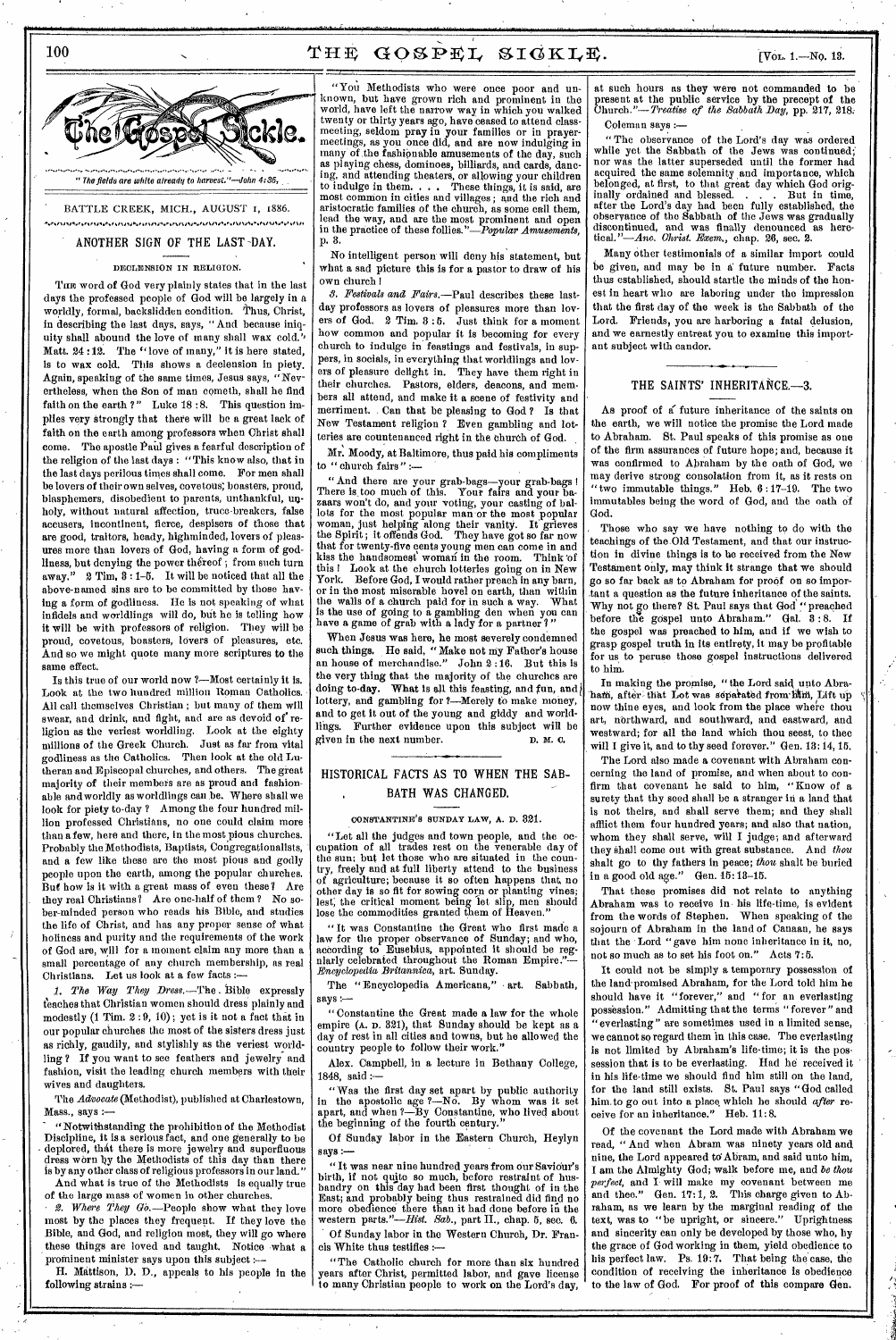26:4, 5; 1 Chron. 16:15-17; Dent. 4:13; 5:22. The blessing of the covenant is stated in verse 8: "And I will give unto thee, and to thy seed after thee, the land wherein thou art a stranger, all the land of Canaan, for an *everlasting* possession."

The promise made to Abraham was renewed to Isaac. The Lord said to him. "Soiourn in this land. The Lord said to him,, "Sojourn in this land, and I will be with thee, . . . and will give unto thy seed all these countries; and in thy seed shall all the nations of the earth be blessed; because that Abraham obeyed my voice, and kept my charge, my commandments, my statutes, and my laws. Gen. 26 : 3-5.

This promise to Abraham and Isaac was confirmed to Jacob, while sleeping at Bethel with a stone for his pillow. He had a dream of a ladder extending from earth to heaven, with angels of God ascending and descending upon it, "And, behold, the Lord stood above it, and.said, I am the Lord God of\_Abraham thy father, and the, God of Isaac; the land whereon thou liest, to thee will I give it, and to thy seed." Gen. 28:13. Gen. 28:13.

We now inquire concerning this Abrahamic promise, Was it, as some assert, all accomplished when the children of Israel went into the land of Canaan? Was this simply a promise that Abraham should have a temporal possession of the land ? If so, the promise failed; for he, died " in a good old age," and the Lord "gave him none inheritance in it, no, not so much as to set his foot on." Acts 7:5. We shall not admit that he did not receive it in his life-time because God failed, on his part, to fulfill his promise; but, the promise made to him of a possession will yet be accomplished, and fully realized, in a future possession of the earth. St. Paul says that Abraham "sojourned in the land of promise as in a strange country." Hob. 11:9. It is vain for men to seek for the final accomplishment of these promises in the past, either to Abraham or his posterity. Simply a temporary possession of the land of Canaan does not meet the case; for St. Paul says that the promise to Abraham was that "he should be *heir of the world."*  Rom. 4 :1p.

We may gain clearer light on the nature of the Abrahamic promise by a perusal of St. Paul's comment upon it. He says, "Now to Abraham and his<br>sead were the appromises inade. He saith not And to *seed\*,* as of many; but -as of one, And to thy seed, which is Christ." Gal. 3 :16. If the *seed* to whom the promise was made is Christ, then the promise could not be fulfilled prior to the coming of that seed, consequently, not *prior* to the first advent of Christ. So we see there is no just ground for the claim that the promise to Abraham was all fulfilled when the children of Israel sojourned in the land of Canaan. What God predicted concerning their sojourn was fulfilled to that extent, that " there failed not aught of any good thing which the Lord had spoken unto the *house of Israel."* Josh. 21:45. But were Abraham, Isaac, and Jacob with them when they went in to possess the land ?—No. "They carried up Joseph's bones." Here, then, were four generations, at least, that did not receive the land while alive, and yet the Lord said to Abraham, "I will give it [the land] to thee." To Isaac, lie said, " For unto *thee* I will give all these countries." To Jacob, he said, "The land whereon thou liest, to *thee* will I give If we give due weight to these words, we must conclude that when these promises are fulfilled, Abraham, Isaac, and Jacob will be there personally, with the rest of God's people, to possess the land.

Although Christ is the seed to whom the promise was made, to the church of God has been granted the privilege of joint heirship with Christ. St. Paul says, " If yo be Christ's, then are ye Abraham's seed and heirs according to the promise ?" Gal. 8 : 29. Christ's children could not be said to be *heirs* of a promise if that promiso were already fulfilled. Jews, after the flesh, are not heirs of the final inheritance in Christ simply because they are decendants of'Abraham; but, as expressed by St. Paul, "So then they which be of faith are blessed with faithful  $\Lambda$ braham. Gal. 8:9.

In his epistle to the Hebrews, St. Paul has an interesting testimony concerning Abraham. He says, "By faith Abraham, when he was called to go out n to a place which lie should *after* receive for an inheritance, obeyet; and he went out, not knowing whither he went. By faith he sojourned in the land of promise, as in a *Strange country,* dwelling in tabernacles with Isaac and Jacob, the heirs with him of the same promise; for he looked for a city which hath foundations, whose builder and maker is God." Heb. 1148-10. This testimony shows that when Abraham was in the land he did not receive his inheritance, for he was then only an *heir*, and he was a *stranger* in a land he should *after* receive. Again, when he does receive the final accomplishment of the promise, he will receive a city with foundations" whose builder and maker is God." This city seems to so fully accord with the one described in the book of Revelation, chapter 21, that one would conclude that it was the new earth with the New Jerusalem upon if, that Abraham expected finally to receive.

The apostle bears a further testimony concerning these ancient worthies : "Therefore sprang there even of one, and him as good as dead, so many as the stars of the sky in multitude, and as the sand which is by the sea-shore innumerable. These all died in faith, not having received the promises, but having seen them afar off, and were persuaded of them, and embraced them, and confessed that they were *strangers* and *pilgrims* on the earth." Heb. 11 :12, 13. This language can only be understood in one of two ways; either these worthies died and God never made any promise to them, or else, being heirs to certain promises, they died without receiving the fulfillment of them. The latter is the obvious meaning of the text. The objector may say, "This means they died without seeing the Saviour; the promise is respecting him." True, the promise is respecting the Saviour; he is the true seed, but in him we are prom ised an inheritance; with him we are to be *joint heirs*  to the land of promise. He is the true heir, we the *joint heirs.* The possession will not be given until he comes. Then he is represented as saying to his people, "Come, ye blessed of my Father, *inherit* the kingdom prepared for you from the foundation of the world." Matt. 25:34.

In the eleventh chapter of Hebrews, St. Paul mentions a number of worthies, and says time would fail to tell of them and the ,works they accomplished through faith. In conclusion he says, "And these all, having obtained a good report through faith, received not the promise; God having provided some *better thing* for us, that *they* without us should not be made perfect." Heb. 11:39, 40. Did God fail to fulfill his promise because he had concluded to do better for his people than he promised Abraham ?  $\frac{1}{2}$  ( $\frac{1}{2}$  )  $\frac{1}{2}$  ( $\frac{1}{2}$  )  $\frac{1}{2}$  of a better inheritance, but something ' is not a better inheritance, but something better than that these ancient worthies should receive the promise in their day, and others be receiving it all the way along. The Lord has provided a better plan, which is that this promise be realized when all those whom St. Paul styles us, shall have been gathered into that perfect state, as a grand result of gospel work in this world. Had this promise been realized by the ancient worthies, they would have been made perfect without us. It is to be accomplished when our perfection shall come, which will be when "we shall know as we are known," when faith is lost in sight.

The apostle states concerning, this Abrahamic promise, "For when God made promise to Abraham, because he could swear by no greater, he swear by himself, saying, Surely, blessing I will bless thee, and multiplying I will multiply thee. And so, after he had patiently endured, he obtained the promise. For men verily swear by the greater; and an oath for confirmation is to them an end of all strife. Wherein God, willing more abundantly to show unto the heirs of promise the immutability of his counsel, confirmed it by an oath; that by two immutable things, in which it was impossible for God to lie, we might have a strong consolation, who have fled for refuge to lay hold upon the hope set before us; which hope we have as an anchor of the soul, both sure and steadfast, and which entereth into that within the vail." Heb. 6 : 13-18. Would St. Paul claim that the Christian's hope was sure because God confirmed the promise with an oath unto Abraham, if that promise had no reference to the future, but had all been fulfilled in the past 2—Certainly not.

When this apostle was making his address before Agrippa he made reference to the Abrahamic promise, in these words : "And now I stand and am judged for the hope of the promise made of God unto our fathers; unto which promise our twelve tribes, instantly serving God day and night, hope to come. For which hope's sake, king Agrippa, I am accused Why should it be thought a thing incredible with you, that God should raise the dead?" Acts 26 ; 6-8. He is willing to be judged for his hope relative to the promise to the fathers. He saw that the people would inquire how Abraham, Isaac,

and Jacob could receive this promise if they were dead; so he inquires why they should think the resurrection incredible. It would be strange indeed if St. Paul should submit himself to be judged in a Roman court, liable to be condemned to death, because of a hope inspired by a promise that was all fulfilled. It is evident from this text that the apostle designed to teach that the fulfillment of this promise is beyond the resurrection. The evidence is most conclusive that the Abrahamic promise reaches to the new-<br>earth state.  $\begin{array}{cc} . & \text{if} & \text{I} \cup \text{trapeo} \cup \text{OUT} \end{array}$ J. N. LOUGHBOROUGH.

### A PLEA FOR LIBERTY.

**THE** same number of the St. Louis *Republican'*  from which we give this week an article on "The Sunday Question," contains the following able discussion of the question of enforcing the Sunday Under the heading above given, James E. Mc Ginnis says :—

"Permit me at the outset to disavow any hostility to the religious observance of Sunday as the Christian Sabbath, and to declare my reverence for it as an institution of the Church, and my enjoyment of it always as a day of rest and respite from labor. But I oppose attempts to enforce its observance by law, as being contrary to the true spirit of our free institutions, and beyond the legitimate field of legislation.

"The real functions of government are few and simple, and are well defined in our bill of rights, which declares 'that all persons have a natural right to life, liberty, and the enjoyment of the gains of their own industry; that- to give security to these is the principal office of government ; ' and whenever it exceeds these duties, it becomes intermeddling, if not tyrannical, with expedients, experiments, and plans ' for the welfare of the people.' Thus we are governed too much. We have too many laws, most of them upon subjects which do .not pertain to the true domain of law. Of these are all such as assume to direct what the citizen shall not himself do on Sunday above any other day.

"It is the duty of the State to protect all persons within its jurisdiction in the exercise of their religious rights ; and persons who believe it is morally wrong to labor on Sunday, should be protected against being compelled by their employers to labor on that day in violation of such religious belief. But I fail to recognize any constitutional power or authority in the State to say that the employer shall not himself labor on Sunday, and that he shall not permit his servant to labor on that day. . . . Such enactments are usurpations of authority, and violative of natural right. The supporters of such laws seek to justify them, upon either moral or hygienic grounds ; but upon neither can they be supported, although rational, voluntary observance of Sunday may rest upon both. To place such laws upon moral grounds, is to amalgamate the functions of Church and State in a manner not permissible under our system of government ; and to refer them to hygienic requirement, is to open the field to sumptuary legislation 'without end. It may be admitted that health is promoted by Sunday rest ; so' it certainly is by cleanly habits, and by temperance in eating and drinking. But no one will seriously claim that the State could rightfully compel everybody to take a bath on Sunday, or that it could establish regulations governing the times and methods of taking food and drink ; and yet such regulations, upon such grounds, are no farther from the legitimate scope of legislation, than are Sunday laws upon hygienic grounds. I am aware that the constitutionality of Sunday laws has been upheld upon -moral grounds by a most remarkable opinion of the supreme court of this State, delivered by the *late* Judge Scott (20 Mo. R. 214), which is strictly in harmony with the spirit of such laws, and is quite as unrepublican and narrow as the theory which underlies them. It plainly states that this is a Christian State, with a Christian constitution, made by and for Christians, and not for 'strangers collected from all quarters of the globe, each with a religion of his own.' This un-American, antirepublican decision is not a true exposition of the law.. This is not a Christian State, nor is it under a Christian constitution, but one made for Jews, Mohammedans, pagans, infidels, and Christians alike ; and that this may long remain the land of perfect religious liberty is the fervent aspiration of every patriot and real lover of his kind.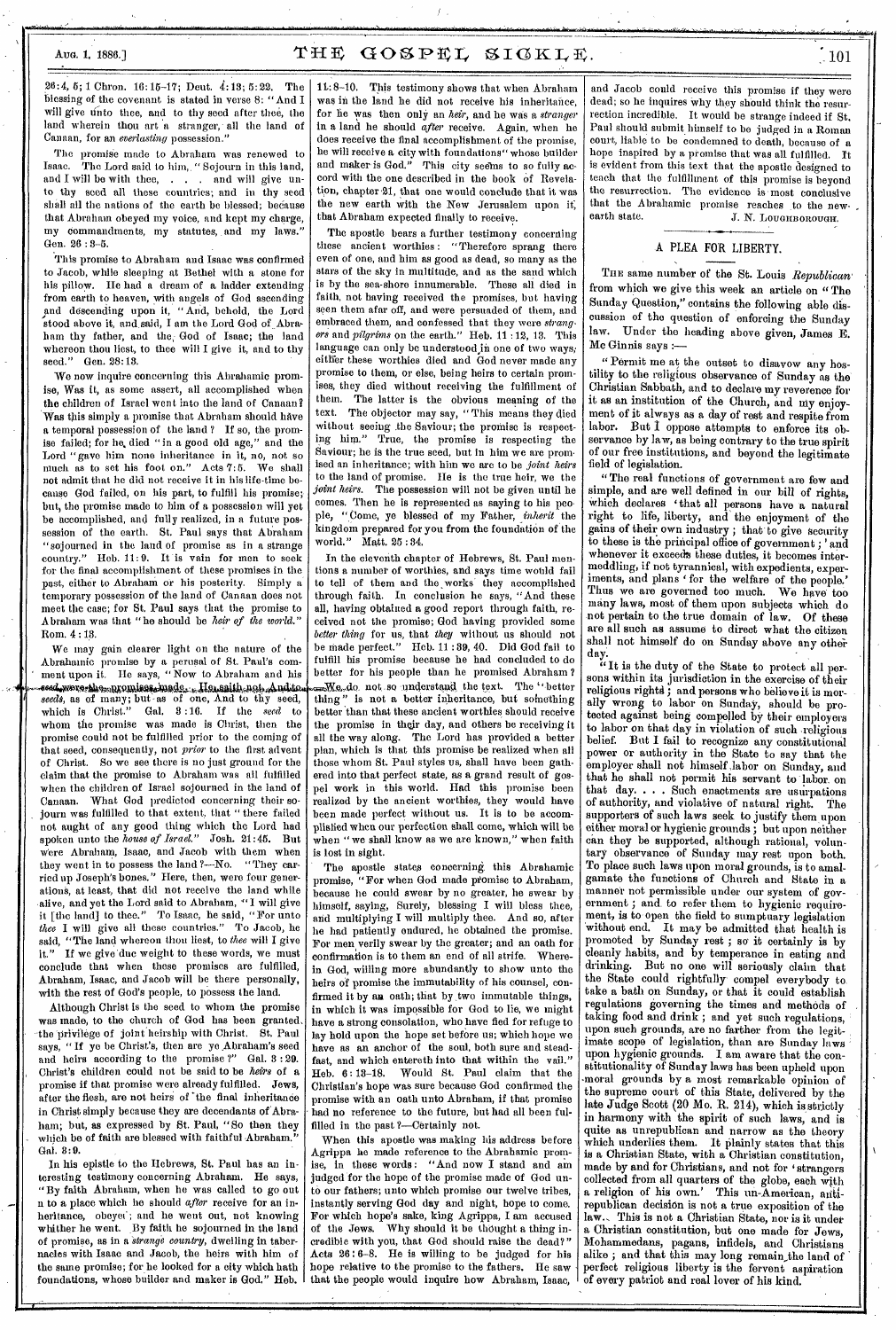# $102$  THE GOSPEL SIGKLE. The IVol. 1.—No..18.

" The true criterion of Sunday laws is the great rule that 'the citizen must so exercise his rights as not to invade the rights of others ; ' or, differently stated, 'every one has a right to do as he pleases so long as he does not interfere with any one else. He may labor on Sunday if he chooses to do so, but he must not compel his servant to do so, nor must he labor in such a way as to interfere with the rights of others. For instance, he has no right to carry on a very noisy business close to others who may desire rest in quiet on that day, and who have a right to such quiet, subject only to the necessary noises of an urban population. And certainly he must not carry on his business, nor pursue his pleasures, in such a way as to disturb the solemn quiet of religious worship. Thus people have no right to parade the streets with brassbands on Sunday, and especially during the hours usually devoted to congregational worship, any .more than the congregations have the right to make the air of the whole city vibrant with the clanger of church bells on that day. Both are ofclangor of church bells on that day. Both are offensive to many people, and in fact the bells, separated from the traditions, romance, and sentiment which surround them, are much the greater nuisance. Subject to the limitations suggested, every man has a perfect natural right to spend Sunday just as he pleases ; and any law which assumes to abridge, or in any manner interfere with, the exercise of those natural rights which one does not necessarily surrender in becoming a member of the State, is in the very nature of things unconstitutional and void, and practically declared a nullity by the customs and habits of mankind.

"Once admit the right of the State to legislate upon the subject of Sunday observance, further than for the.protection of the citizen, and logically there can be no limit to the exercise of that right. Lot legislation begin by providing that the citizen shall cease from labor, traffic, and, travel on Sunday, and it can logically proceed to the enactment of a law that he shall go to church on Sunday, then to one that he shall aid in building the church, and so on, by easy gradation of usurpation, until it reaches the climax of pointing out by law the particular faith to which he shall subscribe, and of enforcing the mandate by imprisonment and the stake. That we have not retrograded to such a culmination is due to the free spirit of the age as opposed to the intolerance of religious bigotry.

" It is generally conceded that regular stated periods of rest. are necessary, both to the mental and physical health. The recurrence of day and night presents the natural allotment,of time to labor and rest ; and by the customs of civilized nations, as well as by the ordinances of Christian churches, one day out of seven is set apart for rest. This is believed to be natural, and therefore right.'

"Rest can only be found in change ; and to the toiling millions, that rest obtained in these stated periods of repose, is the, most perfect where it is sought amid conditions farthest removed from the surroundings of their daily lives. They naturally rush for, and are delighted with, a touch of that variety which is said to be the spice of life. Our Sunday laws, if enforced, would seriously interfere with this choice of change. Their procrustean requirements seek to make all men rest in the same way, which totally negatives the idea of rest to the majority of persons ; for that which is rest to one is unrest to another. And the municipality should increase the facilities for the recreation and amusement of the people, so that the clerks, artisans, mechanics, and la borers of the city may find cheap, accessible, and restful occupation for' their Sundays, that their enjoynient of life may be thereby greatly enhanced, and their contentment and love of country correspondingly increased."

### TWO GOOD PRINCIPLES APPLIED.

IN the New York *Independent* of June 17th, 1886, we find two statements expressing so clearly and beautifully principles having a special application to subjects that particularly interest us, that we cannot refrain from asking the reader to notice and apply them. The first is from an editorial entitled, "Who is the Lord that I Should Believe on Him," and reads as follows :

" Every honest man first wants to know just what the truth is. For some men it is quite as convenient and pleasant not to know the truth. The truth might trouble them. It might interfere

with their business. It might lower their selfesteem. It might suggest disagreeable duties. might even put them out of the church. But all this makes no difference to the really honest man. He asks the questions :  $\lq$  Who is he  $\lq$ <sup>5</sup>  $\lq$  What is the fact ?' because he must know before he can settle what to do. What he will do, does not depend on what will sell his goods, or give him wealth or credit, but it depends on what the real facts, as God sees them and not man, show his duty to be."

If now the reader will re-peruse these words with the Sabbath question in mind, as touching the claims of the seventh day instead of the first, the application will make itself.

The next utterance is in one of the "Editorial Notes," and speaks of Christ in his position in heaven and his relation to man here. It says :-

" He acts there for man here. We have a great interest in what he did, suffered, and said while . here ; and we have an equal interest in what he is doing in heaven. His work in human behalf has a heavenly as well as an 'earthly sphere of action. He came to earth to do one part of it ; and of this he said, 'It is finished,' when he died. He is now in heaven doing the other part of it. is there the 'High Priest of our confession,' there making 'intercession' for us, there the Mediator between God and man, there our Saviour as really as when he was on earth, there the 'King of kings and Lord of lords,' there a living person, and es-<br>sentially the same person that he was here, there sentially the same person that he the 'head' of the church on earth, and holding identically the.same relations to men that he held when he was seen by men. It is quite as important that Christian faith should embrade what Christ is-and is doing in heaven, as it is that it should embrace what he did and said when on earth. Both should be combined in the same vision. Both must be seen in order to have a true view of the Bible Christ."

While the whole of the foregoing quotation clearly sets forth the present position and personality of Christ in heaven, the declaration to which we particularly call attention is that " Christian faith should embrace what Christ is and *is doing* in heaven." We look upon it as one of the calamities of Christianity that this point of Christ's specific position and work in heaven, in this dispensation, upon which revelation is so clear, has been so largely overlooked or confused. And before we can mention it, many of our readers will think of the subject of the Sanctuary as one which<br>meets every requirement in this direction. That meets every requirement in this direction. answers the inquiries of Christian faith most fully. That shows Christ's position and work, and the *modus operandi* of the pardon and remission of sin, as nothing else does. That reveals the extent of the atonement, locates the work, and shows when the end of Christ's ministration is near. We are glad to see a recognition of the fact that Christian faith should embrace such points as these; for these all belong to what Christ "is doing in heaven."

### ENFORCEMENT OF SUNDAY OBSERVANCE.

THE following extracts from an article on Sunday Observance, in the *Christian Union* of May 27, 1886, written not by a Seventh-day Adventist, or any other observer of the seventh day, but by a zealous Sunday advocate, we commend to the thoughtful consideration of those who would enforce the observance of that day under the penalties of the civil law. The clear and straightforward manner in which the subject is handled, contrasts sharply with the sophistry and distortions of the Religious Amendmentists

" Sabbatarians, so called, generally insist that the observance of Sunday, to a greater or less extent, should be enforced by the pains and penalties of law. This, it seems to me, is a great mistake, being at once contrary to the spirit of Christianity<br>and beyond the functions of the State. The reand beyond the functions of the State. ligion of Christ makes its appeal solely to the hearts and consciences and reason of men. 'My kingdom,' says Jesus, is not of this world, else would my servants fight,' i, *e.,* seek to propagate

it by force ; and Paul says, 'The weapons of our warfare are not carnal, but mighty.' Nothing warfare are not carnal, but mighty. is clearer than that Jesus abjured the law of force as a means of establishing and perpetuating his • religion and the institutions that might grow out of it. John the Baptist persuaded and entreated men to enter the kingdom of heaven through the door of repentance ; he neither applied nor sought to apply to them the scourge of the civil law. And Jesus pursued only the same method, leaving us an example that we should follow his steps. When at length, after three centuries of experience in the divine way, the Church entered into unholy wedlock with the State, she repudiated the law of Love for the law of Force. She deluded herself, to be sure, or sought to do so, with the notion that these two laws would work harmoniously together ; but the experience of centuries shows us that this was a terrible mistake. The progress of genuine Christianity has been hindered just in proportion as the Church has been dominated by the law of force ; and one of the mightiest obstacles to its advancement to-day is the habit which so many Christians have formed of looking to an arm of. flesh for the enforcement of religious obligations.

" We plume ourselves in this country upon the assumption that the union between Church and State has been dissolved, and Christians sometimes pay a tribute of gratitude to the statesmanship by which this dissolution was effected. But the work has been inadequately done. Laws which sprang from the old union, and the purpose of which was either wholly or primarily religious,—laws which but for that union would never have been enacted, -still remain upon our statute-books, and many Christians appear to think their repeal would unsettle the foundations of the Church, if not those of Christianity itself. Among these laws our Sunday codes must be reckoned. They were originally enacted to enforce the observance of a religious institution supposed to rest upon the 'revealed will of God to all nations and for all time. But when this repeal is sought upon the ground that the institution of the Sabbath pertains to 'an establishment of religion,' and therefore cannot legitimately be an object of legislation- under our system, the plea is- ingeniously urged, that while the State has nothing to do with it upon- religious grounds, it may and ought to enforce its observance for the secular benefits it confers. This, let it be understood, is purely an after-thought, the laws having been originally enacted avowedly upon religious grounds and for religious reasons; and those who read between the lines of popular discussion can see clearly enough, through the filmy web of secular argument, that the primary motive for maintaining them is still religious.. In short, there is a desire that in this respect, if in no other, religion may be permitted to draw its nourishment from the breast of the State. On every side we hear earnest and even eloquent pleas that the screws of law, as pertaining to the Sabbath, should be tightened. It is not enough for the zealous Sabbatarian that the law protects him in his right to enjoy Sunday in his own way ; he longs for power to compel others to keep it in that way. And when he is reminded that it is not the way. And when he is reminded that it is not the duty of the State to prescribe and enforce the observance of religious institutions, he at once becomes earnest for a legally enforced Sunday for the benefit of society in general, and the workingman in particular."

"The legislature has no more right to say how or when the citizen shall rest from toil, than it has to say what he shall eat or drink, or what sort of clothes he shall wear, or how he shall divide his time between waking and sleeping. It is no doubt true that the nature of man requires periods of rest from toil, and that the disregard of this law of his being will be avenged upon him. But who is authorized to say, except for himself, under what conditions or at what times this rest shall be taken ? Shall he rest one day in seven, or one day in- five, or one day in ten 1 or shall work and rest, in due proportion, divide the hours of every day? This is a question upon which the laws of physiology furnish no absolute guide. It must be left to the citizen to decide for himself. Uniformity in this, as in many other things, is certainly desirable, but such uniformity must be voluntary, not enforced by law. So far as-it can grow out of common experiences and needs, and, from the free consent of all, it will be beneficent ; enforced by statute, it would be a curse."-Oliver *Johnson, in Christian Union.*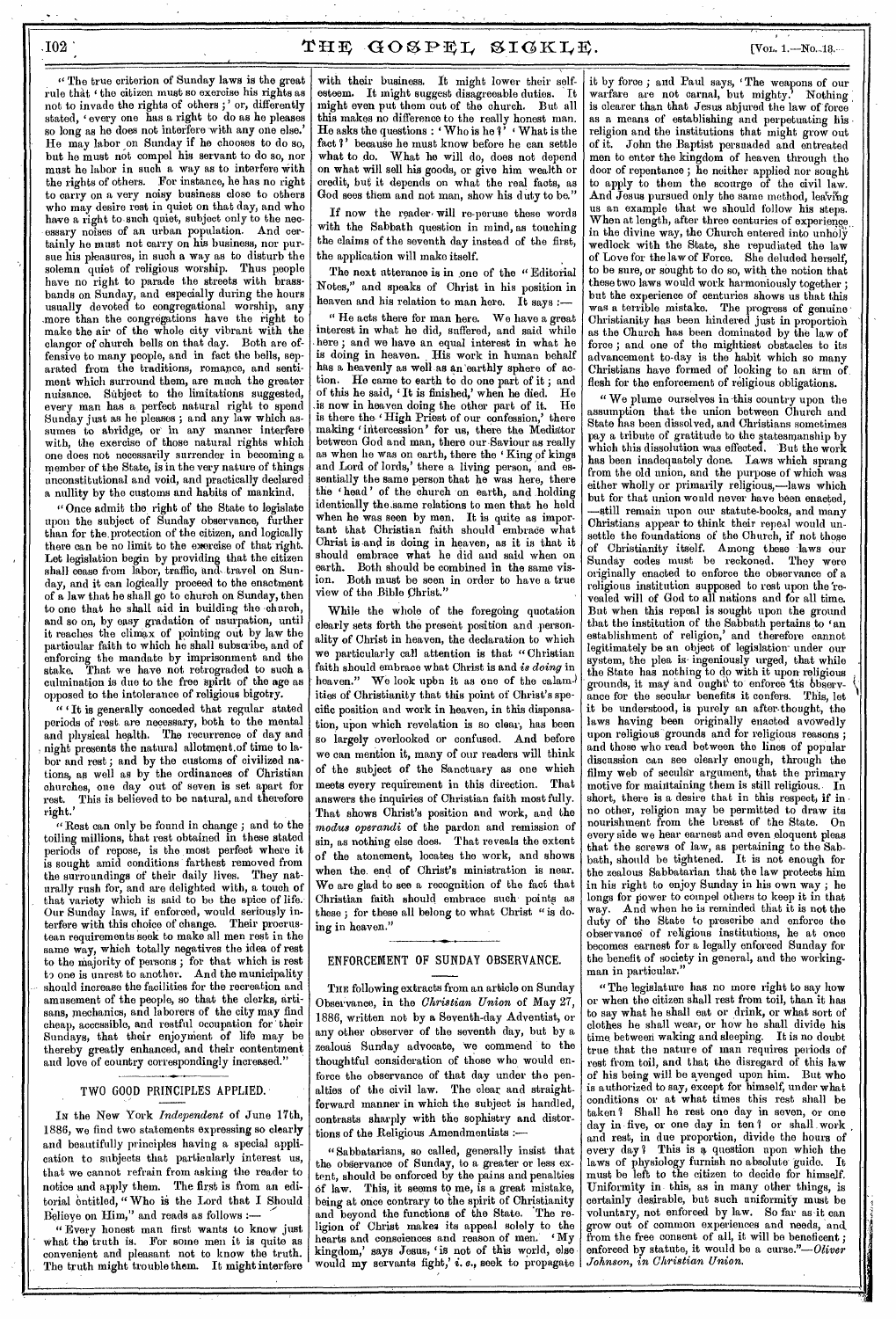# $A$ UG. 1, 1886.]  $\text{THE}$   $\text{GOSPEL}$   $\text{SIGKLE}$ . 103

|                                                                | <u>. തിയ </u>           |  |   |
|----------------------------------------------------------------|-------------------------|--|---|
| STHE CHRISTIAN LIFE.                                           |                         |  | ∦ |
|                                                                | $\cdot$ $\circ$ $\circ$ |  |   |
| "If any man have not the Spirit of Christ, he is none of his." |                         |  |   |
|                                                                |                         |  |   |

THE WAY OF ESCAPE. 1 COR. 10:13.

#### BY N. J. BOWERS.

THERE may be noted in our Christian experience, three modes of deliverance from the trials to which we are subjected ; viz., 1, The trial or difficulty is *removed away ;* 2. We ourselves are *removed away from it ;* 3. We are *removed out of it.* 

J. The trial is not removed ofttimes till we come up to it face to face. The Red Sea was not divided till the people stood in its very presence. The channel of escape was not prepared before it was needed. Not until the people could proceed no farther, was the way of escape provided. So it will be more than once with us, The trial will come, and it will seem that there is no way out. We are so near we can see the dash of the waves, and hear their roar as they leap at our feet. What shall we do ? retreat ?- No. The command to Israel was, *'Go forward.* How could they I Would God congeal the waters that they might pass over upon them? We suppose this thought never entered their minds. There was no watercraft to carry theni across; there were no bridges, and to ford was out of the question. " How shall we go forward ?" thought they. Ah, God knew. He would make a way to escape. He would *remove* the waters, and cause the people to *go through* the sea. And he did. So will he do for us. God will, sometimes have no going over or *upon* or *around,* but *through.* The Jordan did not divide till the feet of the priests *touched the waters.* Not until the host could go not a step farther was a way provided. Trials will not remove sometimes, until we not only stand face to face with them, but until we *feel their touch*. The face with them, but until we *feel their touch*. priests' feet were bathed in the wave of difficulty before it was removed. We shall sometimes feel \_the glow of the furnace before it is removed. We shall sometimes taste the bitter drops before the full cup will pass away. God will at times bring us into strait places that we may see the power of his salvation, and that we may know how helpless we are, and that without him we can do nothing.

2. We are taken *away from* our trials ; that is, we escape and go on our way, but the block in the path is not removed. The dangerous Herod was not removed away from before Joseph and Mary, but they removed' themselves, they went around the difficulty and escaped. Thus it is in our experience. We must at times avoid the danger, pass by it, and go on our way. The path of duty sometimes lies to the right or to the left of the siren singer of woe. There is a way to get beyond Sodom besides going through her streets. A nest of hornets and of fetid animals left undisturbed a mile away, is better wisdom than a courageous march through their midst.

3. We are delivered *out of* our trials. When the trial is not removed, and when *we* do not remove, we get *into it,* and then get out. The Lord sometimes does not see fit to remove the trial. It must stand as *a* test. It is likewise wrong to walk past our duties. Loyalty to right often brings with it the bigot, the warden, and the headsman. Then the trouble begins. Then it is, often, that the true man or woman is delivered out of their hands. The fiery furnace and the den of lions were not removed, neither did God's faithful ones remove themselves away. *They got into them both,* but came out with no smell of fire on them, and with no lacerated flesh or broken bones. So at Damascus the apostle got into a place of danger, but got out safely. He and Barnabas escaped assault at Iconium, and fled away to Lystra and Derbe. So we will get into the furnace, but the pleasure of the Lord will bring us out whole. While our Heavenly Father will sometintes remove the trial, and while it is sometimes proper. for us to pray for him to do so (2 Cor.  $1\hat{2}$ :  $\hat{8}$ ,  $9$ ), it is also a blessed thing to endure. James 1 : 12.

IF you cannot be great, be willing to serve God in things that are small.— $Sel$ .

WHAT a depth of love and good will is expressed in the words found in Deut. 5 :29 : "Oh, that there were such an heart in them, that they would fear me, and keep all my commandments always, that it might be well with them, and with their children forever I" Fond hopes, so long cherished, would soon be realized. 'Doubt and darkness which hang like a cloud of death over the anxious soul, would be dispersed by bright rays from the Sun of Righteousness, and soon he might read his title clear to mansions in the skies.



**IN**-Brief mention of work done and results accomplished by Seventh-day Adventists, in different parts of the field, according to reports received since our last issue :—

ARKANSAS.—Tent meeting held at Elm Springs and a company of twelve sign the covenant to " keep the commandments of God and the faith of Jesus."

CONNECTICUT.-Tent meeting held at Moosup, one result being several converts.

COLORADO.-J. D. Pegg reports ten conversions at Denver; tent meeting at Fort Collins results in creating considerable interest among the people with regard to the doctrines taught by S. D. Adventists; series of meetings being held at Canon City.

CANADA.—Eight converts baptized at Ayers Flat, as one result of the camp-meeting.

ENGLAND.—Elds. Lane and Durland report very interesting meetings at Kettering, and quite a number of converts.

ITALY.—A. C. Bourdeau holds meetings at different points in the Waldensian Valleys, where much interest is awakened, and a goodly number of converts reported.

IowA—Tent meetings held at Independence, by Elds. Porter and Wakeham; Eld. ,Wilson churches at Council Bluffs, Marshalltown, Quas-' queton, and Parkersburg; several 'new members, received at different points; tent meetings held at Winfield by Elds. 0. A. and J. Washburn.

INDIANA.—Elds. Huffman and Godsmark report ten additions to the church at Homer, as one result of tent meetings ; two new members added to the church at Forest Chapel ; three persons receive baptism at West Liberty; meetings continued at Brimfield, with increasing interest.

KANSAS.—Tent meetings at Chetopa with encouraging results ; C. W. Flaiz holds a ten days' meeting with the church at Greenleaf, which results profitably ; at Severy, Eld. Bagby baptizes two converts, and at Otter Creek, twelve, and organizes a church of sixteen members ; twenty-one converts reported at Hutchinson ; tent meetings held at Altona give encouraging results ; church of eleven members organized in Rawlins county, as one result of tent meeting; three converts baptized at Olney.

MAINE.—Tent meeting held at Portland.

MASSACHUSETTS.—Tent meeting at New Bedford.

MINNESOTA.—W. B. Hill reports five additions to the church at Good Thunder; tent meeting held at Dodge Center; several converts reported at Amor ; tent meeting held at Minneapolis.

MICHIGAN.—At Stephenson, seventeen converts are baptized and added to the church ; the erection of a new church commenced ; fifteen additions to the church at Parkville ; ten converts reported at Almena, with good prospect of more ; church of thirty members organized at Tuscola; series of Sabbathschool conventions being held throughout the State, :by Professors Lewis and Miller, of Battle Creek College.

MISSOURI,--Tent meeting held at Rich Hill results favorably;' encouraging report from Pleasant Hill ; five converts baptized near South West City, and a church of twenty members organized.

NEW YORK.—Elds, Brown and Swift hold protracted meetings at Watertown ; tent meetings at Buffalo.

NEBRASKA.—Ten converts receive baptism at Greeley and unite with the church ; tent meeting held at Ewing.

OHIO.-E. J. Van Horn reports six additions to the church at Columbus, also very encouraging meettings ; twelve converts reported at Payne.

PENNSYLVANIA.—Elds. Raymond and Ball hold a tent meeting at Shunk ; church organized at Edinboro, also one at Waterford ; course of lectures given at Venango.

TEXAS,—Sabbath-school of twenty-two members organized at Arlington ; series of meetings being held at Midlothian, where also the State camp-meeting will be held August 17-24.

WISCONSIN.—Seven converts receive baptism at Boydtown ; tent meetings held at Richland City by W. S. Hyatt ; course of lectures given at Shamrock with encouraging results,

WASHINGTON TERRITORY.—The meetings at Seattle continue, and several persons embrace the faith preached.

GENERAL.—Elds. Ings and Stagg, with their wives, embark for England, to engage in extending the work in that country.

# *THE THEOLOGICAL WORLD.*

....New York has over thirty schools for the Chinese, sev-<br>eral of which are connected with Presbyterian churches.

....The Japanese government has officially prohibited opposition to the efforts of missionaries to introduce Christian-ity.

..The little Chinese Presbyterian church of San Francisco last year gave \$91 for home missions, and \$158 to foreign missions,

....The Colored Baptists of the Northwest have sent two missionaries to the Congo field, and are showing increased interest in that mission.

..During the year 1885, two lady physioians of the M. E. Women's Foreign Missionary Society in India, and one assistant, treated 28,253 patients.

. At a public meeting recently held at Callo, Peru, it was resolved to petition the government to 'take immediate steps to banish the Jesuits from the country.

. An Evangelistic conference will convene at Northfield, Mass., August 4, and continue for one week. Christian workers of all denominations will attend.

....Bishop Grandine, who has had charge of the Catholic Indian mission of the Northwest Territory for the past twenty years, says that he has 15,000 Catholic Indians in his diocese.

....The new mayor of Shanghai is a native Christian. This is a significant incident, as a few years ago Chinese preju-dices would not have permitted such an honor to be conferred on a Christian.

....The city authorities of Lyons, France, have resolved to, rid themselves of all religious emblems as "relics of a degrading superstition." Such is the hold that infidelity has upon the people of that city.

....The Protestants of Ireland are not the insignificant minority that is popularly imagined. The Episcopalians number 600,000 ; the Presbyterians ; 485,000, Methodists and Unitarians ; 110,000, Congregationalists, Baptists, and other denominations, 60,000. ,

.The Presbyterian General Assembly, recently held at Minneapolis, thus defined its relation to Swedenborgianism: " In view of tke great doctrinal difference between the Swe-denborgians and ourselves, the Assembly regards the recep-tion of the church members upon certificate from them as inadmissible."

....The number of students in attandence upon Mr. Moody's summer school at Mount Hermon, for the term closing August 1, has been 250, representing 90 different colleges. The school is unique, its principal aim being to fit young men for the kind of evangelical work that Mr. Moody has been so successful in.

.... The Anglican paper, the Guardian, quotes an address to his parishioners from the -rector of Coppenhall, Crewe: " He tells them with pleasure that funerals may be conducted with full Catholic ceremonies. There may be six candles flanking the coffin on either side. The crucifix and incense, symbolic of prayers for the dead, may be used."

A Philadelphian woman has given an estate and \$100,- 000 to establish a home for twelve aged Presbyterian ministers who do not use tobacco. The *Congregationalist* thinks it would be hard to find twelve aged Presbyterian ministers<br>who do use tobacco. It ought not to be possi ministers, whether old or young, who use tobacco.

. Reports of an authoritative character have been received of the persecution of the Roman Catholic Church in some parts of Russia. At Lublin, in Russian Poland, the Dmininican Monastery has been closed, and three of the monks have<br>been sent into the interior. . The other monks were removed at night, so as to avoid any conflict with the excited popu-lace. The only charge made against them was an excess of zeal for their faith. The presumption is that political agitation or conspiracy was suspected.